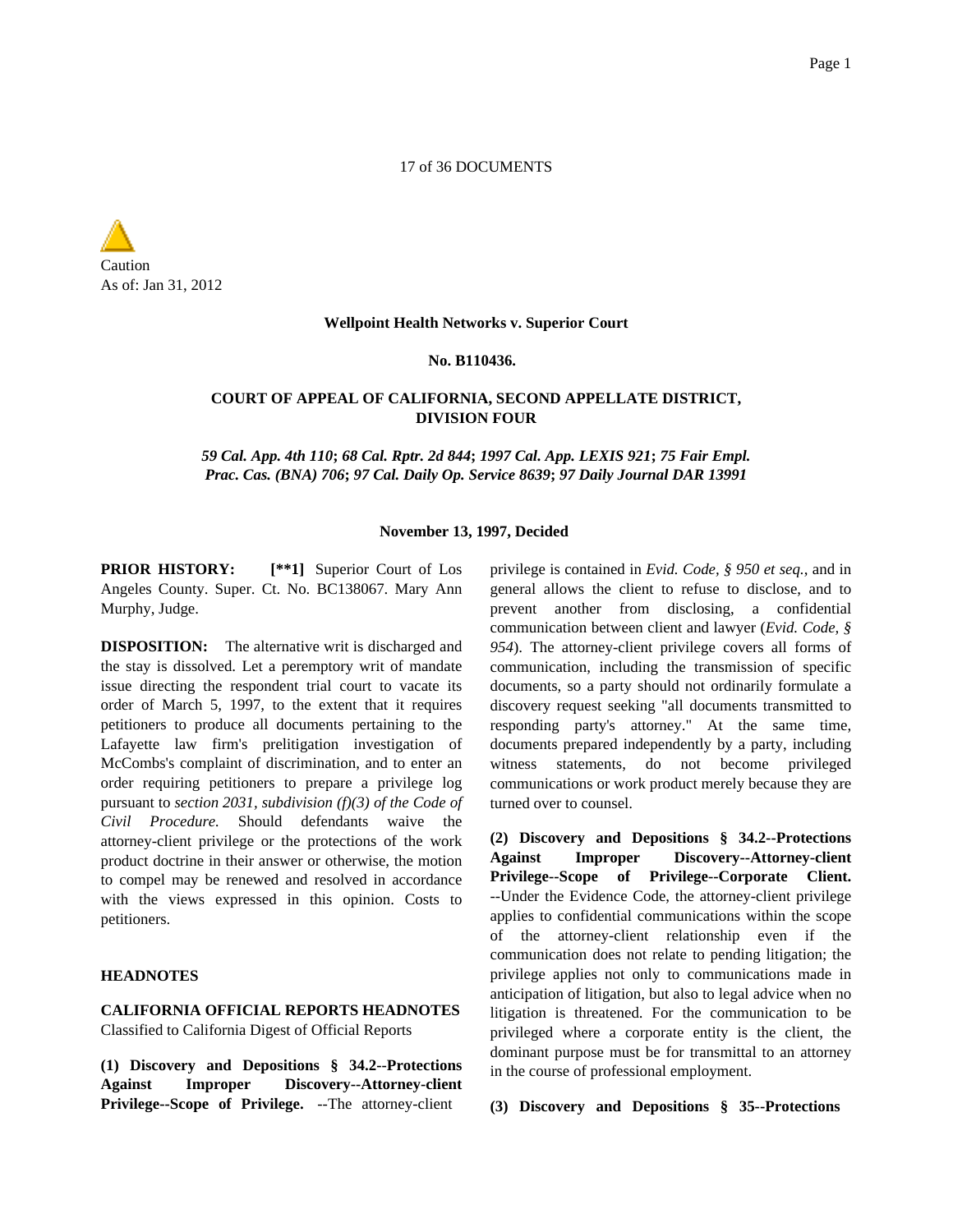**Against Improper Discovery--Work Product Rule--As Distinguished From Attorney-client Privilege.** --The work product rule in California creates for the attorney a qualified privilege against discovery of general work product, and an absolute privilege against disclosure of writings containing the attorney's impressions, conclusions, opinions or legal theories. An important distinction between the attorney-client privilege and the attorney work product doctrine is evinced by the *Evid. Code, § 956*, crime-fraud exception to the attorney-client privilege, which does not apply to the work product rule. Another distinction derives from *Evid. Code, § 915*, which forbids "disclosure of information claimed to be privileged under this division in order to rule on the claim of privilege." There is no statutory or other provision that allows for an inspection of documents allegedly protected by the attorney-client privilege. This means that unless the party holding the privilege allows it, there can be no in camera inspection of documents to determine whether the privilege exists. However, in camera inspection is the proper procedure to evaluate the applicability of the work product doctrine to specific documents, and categorize whether each document should be given qualified or absolute protection.

**(4) Discovery and Depositions § 34.2--Protections Against Improper Discovery--Attorney-client Privilege--Work Product Rule--Prelitigation Investigation of Employee's Discrimination Claim by Attorney Hired by Employer--Evidence.** --No substantial evidence supported the trial court's blanket ruling that a prelitigation investigation of an employee's discrimination claims, conducted by an attorney hired by the employer, did not result in attorney-client communication or attorney work product for purposes of discovery in subsequent litigation brought by the employee. The employee presented no facts in his motion to compel on whether the investigation was conducted for a predominantly legal purpose. In supplemental papers in support of the motion, he argued that the attorney was acting as an investigator rather than as an attorney, but the only declaration submitted was from his counsel, which contained no facts concerning the investigation. While the burden of showing preliminary facts to support the privilege lies with the party claiming it, there was never a dispute as to the underlying facts, which supported a prima facie claim of privilege (i.e., communication in the course of the lawyer-client relationship), and the burden passed to the employee to make a prima facie showing that the privilege did not

apply, that an exception existed, or that there was a waiver. At a minimum, he needed to present evidence on his employer's normal method of dealing with discrimination claims and whether they were routinely assigned to outside counsel to investigate. With no evidence on this point, the trial court could not make a factual finding.

**(5) Discovery and Depositions § 34.2--Protections Against Improper Discovery--Attorney-client Privilege--Work Product Rule--Prelitigation Investigation of Employee's Discrimination Claim by Attorney Hired by Employer--Employee's Right to Inspect Personnel File.** --The trial court erred in ruling that the production of documents from a prelitigation investigation of an employee's discrimination claims, conducted by an attorney hired by the employer, was required by *Lab. Code, § 1198.5* (employee's right to inspect personnel file) in subsequent litigation brought by the employee. It is true that "personnel file" has been defined broadly to preclude employers from assigning documents to files having some other name, and then refusing access to the documents on the ground that they are not contained in the personnel file. However, while the statute mandates unconstrained employee access to personnel files, it does not express a legislative intention to overthrow the traditional protections afforded attorney-client communications and work product documents. The area of privilege is one of the few instances where the Evidence Code precludes the courts from elaborating upon the statutory scheme. Courts are not permitted to add to the statutory privileges or imply unwritten exceptions.

[See 2 Witkin, Summary of Cal. Law (9th ed. 1987) Agency, § 313.]

**(6a) (6b) Discovery and Depositions § 34.2--Protections Against Improper Discovery--Attorney-client Privilege--Work Product Rule--Prelitigation Investigation of Employee's Discrimination Claim by Attorney Hired by Employer--Waiver.** --On appeal from the trial court's ruling that a prelitigation investigation of an employee's discrimination claims, conducted by an attorney hired by the employer, did not result in attorney-client communication or work product for purposes of discovery in subsequent litigation brought by the employee, it was not possible to determine if defendants waived attorney-client or work product protections by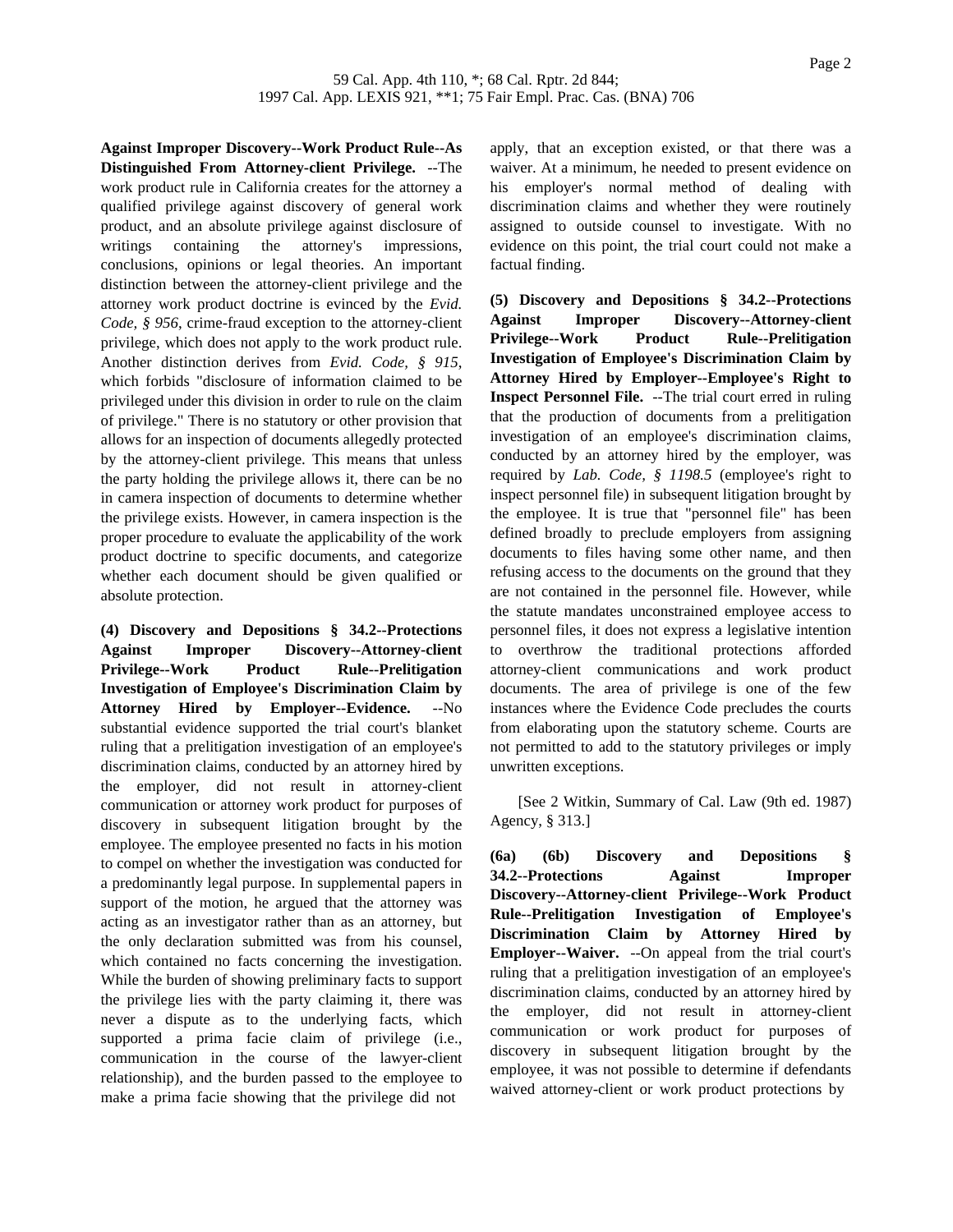raising the investigation as a defense. An employer's injection into a lawsuit of an issue concerning the adequacy of an investigation where the investigation was undertaken by an attorney or law firm results in waiver of the attorney-client privilege and work product doctrine. However, the trial court did not reach the question of waiver, since it ruled that the attorney was not acting in a predominantly legal role. The question could not be properly answered at the point when the trial court issued its order compelling production of the file, since demurrer to the second amended complaint had been sustained, and there was no complaint on file and no indication of defense strategy. Prior to any finding on the question of waiver, the employee had to file an acceptable complaint. Thus, it was necessary to reverse the order requiring defendants to turn over the investigative file without prejudice to the employee's ability to reassert a right to obtain discovery of the file at a later time if defendants raised a defense based on the investigation.

**(7) Discovery and Depositions § 34.2--Protections Against Improper Discovery--Attorney-client Privilege--Work Product Rule--Waiver.** --Waiver of the attorney-client privilege and work product doctrine is established by a showing that the client has put the otherwise privileged communication directly at issue and that disclosure is essential for a fair adjudication of the action.

**COUNSEL:** Lafayette, Kumagai & Clarke, Gary T. Lafayette and Susan T. Kumagai for Petitioners.

No appearance for Respondent.

Jeffrey K. Winikow for Real Party in Interest.

**JUDGES:** Opinion by Baron, J., with Vogel C. S., P. J., and Epstein, J., concurring.

## **OPINION BY:** BARON

# **OPINION**

## **[\*114] BARON, J.**

In this case we are asked to resolve **[\*\*2]** two issues: (1) whether a law firm's prelitigation investigation into the circumstances surrounding the claims of an employee who may have suffered discriminatory treatment is protected by the attorney-client privilege and/or the

attorney work product doctrine, and (2) if so, whether the employer waives these protections when it raises the investigation as a defense to the employee's ensuing discrimination lawsuit. The trial court ruled that a prelitigation investigation of an employee's discrimination claims did not result in attorney-client communications or attorney work product and so did not reach the second issue. After review of the record, we conclude that no substantial evidence supports the trial court's ruling concerning the inapplicability of the privilege and the work product doctrine. We further hold that resolution of the waiver issue is dependent on the claims asserted in the complaint and the defenses raised thereto. As there was neither a complaint nor an answer on file when the trial court made its ruling, the order compelling discovery was premature. We, therefore, instruct the trial court to vacate its order requiring production of the investigative files prepared **[\*\*3]** on behalf of petitioners. We do this without prejudice to the employee's ability to bring a motion to compel production of the subject documents at a later stage in the proceedings.

### **BACKGROUND**

### *The Complaint and Initial Discovery*

Real party in interest Barry McCombs brought a complaint against defendants Wellpoint Health Networks, Inc., Blue Cross of California, and Craig **[\*115]** Plassmeyer. He alleged that he was employed by Blue Cross since 1987. He reportedly received several merit increases, outstanding performance reviews, and a promotion, but was denied a further promotion in May of 1994 despite the recommendation of his immediate supervisor. According to the complaint, when McCombs tried to find out why, he was given no satisfactory answer and came to the conclusion that it was due to racial discrimination. Defendant Plassmeyer was an independent contractor brought in to supervise McCombs's department around this time. McCombs believed Plassmeyer was responsible for the failure to obtain the promotion.

In a separate incident in 1994, McCombs complained about inadequate disclosures to potential investors when Wellpoint spun off from Blue Cross. At the same time, **[\*\*4]** he continued to bring up his suspicions about racial discrimination and went to the human resources department with his concerns. Ultimately, he filed a formal charge with the Department of Fair Employment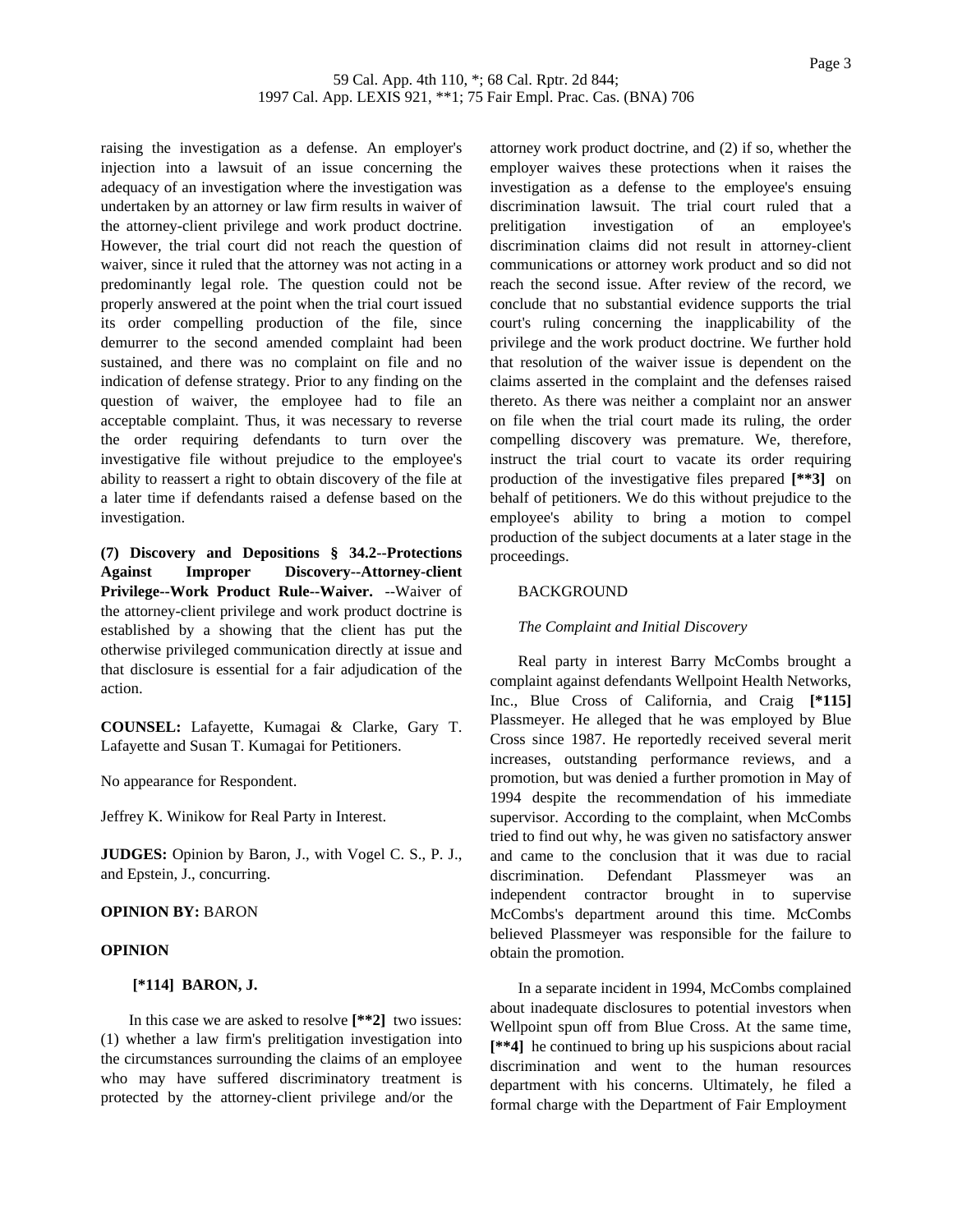and Housing (DFEH). Thereafter, according to the complaint, McCombs began to receive negative performance reviews and was "singled out, harassed and maligned." He "became a marked man" and ". . . Plassmeyer became verbally abusive with McCombs and sought to undermine McCombs' credibility with his peers and with management."

McCombs took a medical leave of absence in January 1995, which he attributed to the "abusive conduct[.]" In May of 1995, when he returned, he was laid off after the work of his department was contracted out to Arthur Andersen & Co.

The complaint purported to state a cause of action for interference with prospective contractual relations based on McCombs's failure to obtain employment with Arthur Andersen, which he believed was the result of information provided by defendants. The second cause of action alleged that defendants retaliated against McCombs for filing the DFEH complaint by "abuse" and by "negative performance criticism" prior to the layoff, in **[\*\*5]** violation of California's Fair Employment and Housing Act (FEHA) ( *Gov. Code, § 12900 et seq.*). The third cause of action was for failure to promote due to the 1994 complaint to the DFEH. It too was brought under the FEHA. The fourth cause of action claimed "wrongful retaliation in violation of public policy." Here, McCombs alleged that "defendant refused to promote plaintiff to a supervisor's position, and otherwise maintained a retaliatory and oppressive work environment based upon (i) plaintiff's race, (ii) plaintiff's efforts to oppose racial discrimination, and (iii) plaintiff's efforts to ensure compliance with federal and state securities laws."

In their answer to the first amended complaint, defendants alleged in two separate affirmative defenses that "they had no knowledge plaintiff was **[\*116]** subject to discrimination and/or retaliation in the workplace as alleged in his complaint," and that "all reasonable steps to prevent any alleged discrimination and/or retaliation were taken once these answering defendants were made aware of plaintiff's complaints."

McCombs submitted a request for admission asking Wellpoint to admit that "McCombs was faulted for having raised **[\*\*6]** issues of racial discrimination with Blue Cross' human resources department." Wellpoint denied the request for admission, and in response to an interrogatory seeking the facts on which such denial was based, stated: "Plaintiff was never 'faulted' for having

raised issues of race discrimination. Each one of his complaints for race discrimination was taken seriously and a complete investigated [*sic*] was conducted." 1

> At some later time, Wellpoint amended its response to delete the second sentence.

In December of 1996, defendants' demurrer to the first amended complaint was sustained in part with leave to amend. The court ruled that the claim for "wrongful retaliation in violation of public policy" could not be based on conduct that was discriminatory without being retaliatory and that since McCombs failed to specify when the objectionable treatment occurred, except for the alleged misinformation supplied to preclude McCombs's employment with Arthur Andersen, the claim would have to be amended. Insofar **[\*\*7]** as the claim was based on the alleged whistle-blowing, the court ruled that it was untimely.

McCombs filed a second amended complaint. Defendants again demurred. In conjunction with the discovery order which is the subject of the pending writ petition, the trial court sustained the demurrer to the second amended complaint in its entirety with leave to amend certain causes of action. The court ruled that the allegedly retaliatory acts of denying McCombs a promotion and giving him a negative performance evaluation predated the relevant limitations period, and that he had not met his burden of showing a continuing violation. The court further ruled that much of the alleged conduct--"denial of the right to an impartial investigation, firing and 'silencing' of a co-employee who supported [McCombs] and failure to inform [McCombs] during his medical leave that his position was eliminated"--did not constitute adverse employment action against McCombs. The court continued to believe that certain allegations had not been sufficiently pleaded, including the source of the public policy needed to support the claim of termination in violation of public policy and the date of the negative performance **[\*\*8]** evaluation. Thus, when the trial court ruled on the motion to compel, there was no viable claim on file.

## **[\*117]** *The Document Request and Subpoena*

The issues raised by this petition arise from an investigation undertaken by the employer 2 prior to McCombs's layoff and lawsuit. In 1994, in response to McCombs's initial concerns, the law firm of Lafayette, Kumagai & Clarke performed an investigation on the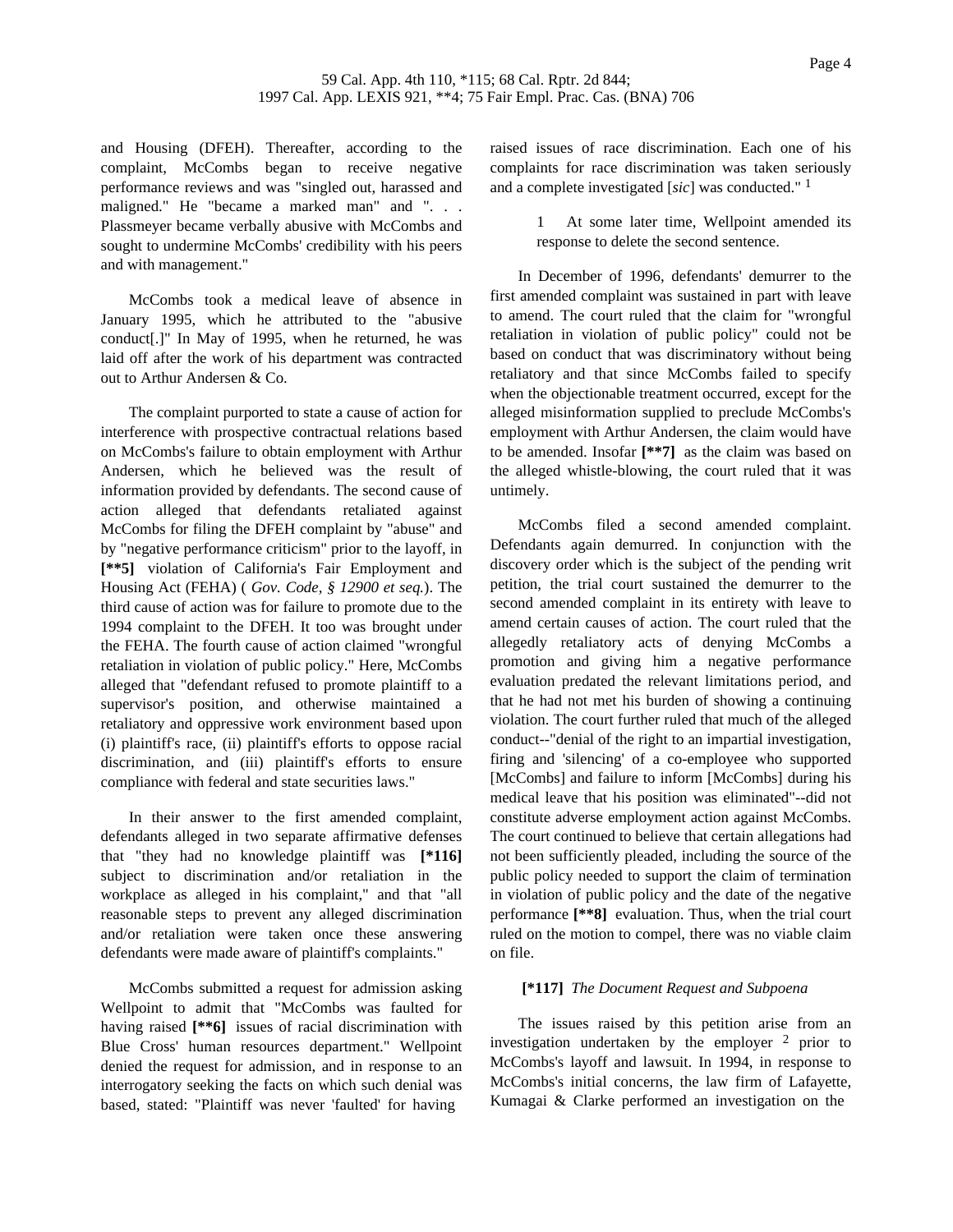employer's behalf. Gary Lafayette sent a letter to McCombs discussing the findings in three areas: failure to promote, unfair performance appraisal, and unfair discriminatory actions. The letter, dated November 1, 1994, summarized interviews with McCombs's supervisors concerning the reason the promotion fell through and the facts behind the negative performance review. It also discussed whether any negative comments or punitive actions had been taken against McCombs. The letter concluded that McCombs's suspicions of racial discrimination were unsupported by the investigation, and that "each charge [McCombs] ha[d] filed in the past ha[d] been fully investigated and taken seriously."

> 2 As we understand it, McCombs's employer was Blue Cross until the spin-off when it became Wellpoint.

**[\*\*9]** With this letter in mind, McCombs caused a deposition subpoena to be issued to Gary Lafayette, who at that point was representing defendants in the lawsuit. The terms of the subpoena are set forth in the footnote.  $3$ McCombs also sought his own "complete personnel file" which was defined **[\*118]** to include documents pertaining to the " 'investigation of EEOC or DFEH matters,' " in a request to produce documents directed to Wellpoint and Blue Cross. Lafayette refused to produce such documents, raising the attorney-client privilege and work product doctrine. Similarly, Wellpoint and Blue Cross refused to produce documents related to the law firm's investigation of McCombs's initial complaints on attorney-client and work product grounds.

> The subpoena sought documents in the following categories: "1. All Writings which You obtained in your connection with your investigation into Barry McCombs' allegations of racial discrimination, and which were obtained by You between January 1, 1993 and November 1, 1994. [P] 2. All Writings, including notes, which evidence, refer to or reflect any communications between You and any other person which relate to Barry McCombs, and which occurred between January 1, 1993 and November 1, 1994. [P] 3. All Writings, including notes, which evidence, refer to or reflect any communications between You and any other person which relate to allegations of racial discrimination at The Company, and which occurred between January 1, 1993 and November 1, 1994. [P] 5. [*sic*] All Writings, including notes,

which evidence, refer to or reflect communications between You and The Company which evidence, refer to or reflect Barry McCombs between January 1, 1993 and November 1, 1994. [P] 6. All Writings which evidence, refer to or reflect the legal fees billed to The Company in connection with Barry McCombs' civil action (LASC No. BC 138067). [P] 7. Your entire file, and each of the contents therein, concerning the investigation of Barry McCombs' allegations of racial discrimination and retaliation. [P] 8. All Writings upon which you relied in determining that Mr. McCombs had 'not been discriminated against because of [his] race in any of the matters referenced in [his] letter of September 15, 1994.', as You wrote to Mr. McCombs on or about November 1, 1996 [*sic*]. [P] 9. All policies and procedures of The Company which You reviewed between January 1, 1993 and November 1, 1994 in connection with your investigation into Mr. McCombs' allegations of discrimination. [P] 10. All Writings which You reviewed when You determined that each charge that Mr. McCombs had filed in the past had been fully investigated and taken seriously, as You wrote to Mr. McCombs on or about November 1, 1994. [P] 11. All Writings, including but not limited to notes, which evidence, refer to or reflect any communications between You and Charles McGrory between January 1, 1993 and November 1, 1993 [*sic*] which refer or relate to Barry McCombs. [P] 12. All Writings, including but not limited to notes, which evidence, refer to or reflect any communications between You and Craig Plassmeyer between January 1, 1993 and November 1, 1993 [*sic*] which refer or relate to Barry McCombs. [P] 13. All Writings, including but not limited to notes, which evidence, refer to or reflect any communications between You and Frank Sandez between January 1, 1993 and November 1, 1993 [*sic*] which refer or relate to Barry McCombs. [P] 14. All Writings, including but not limited to notes, which evidence, refer to or reflect any communications between You and any person employed in The Company's Human Resource Department between January 1, 1993 and November 1, 1993 [*sic*] which refers or relates to Barry McCombs. [P] 15. All Writings, including but not limited to notes, which evidence, refer to or reflect any communications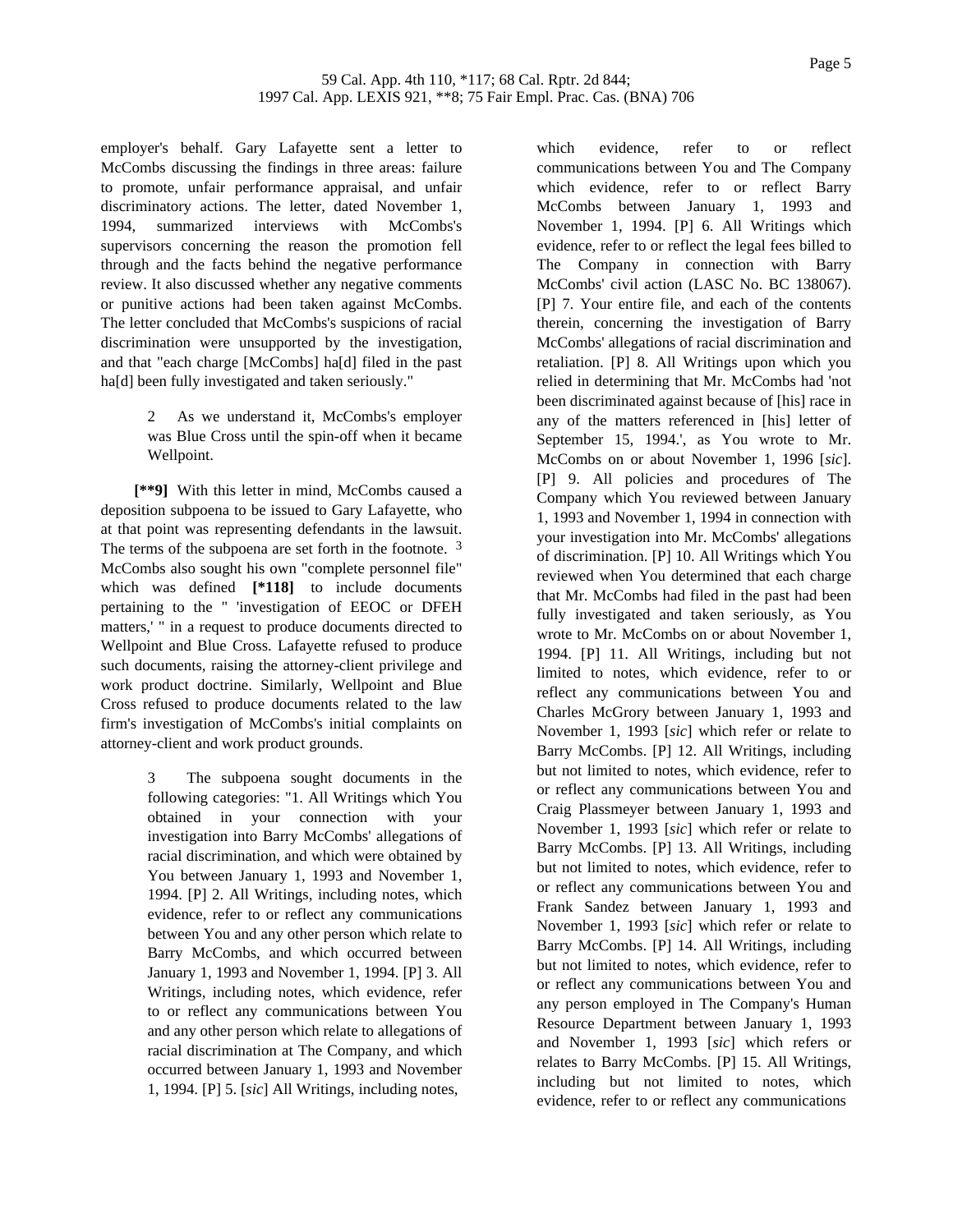between You and any person employed by The Company (including but not limited to the Legal Department) between January 1, 1993 and November 1, 1993 [*sic*] which refers or relates to Barry McCombs. [P] 16. All Writings, including but not limited to documents, letters, memos, handwritten notes and/or tapes that refer to, relate to, or evidence any investigation, questioning of witnesses or conversations pertaining to allegations of racial discrimination or retaliation by The Company or Craig Plassmeyer. [P] 17. Any and all time sheets and billing records that refer to, relate to or evidence, actual time spent by You in investigating the issues of racial discrimination and retaliation raised by Barry McCombs during his employment with The Company. [P] 18. Any and all correspondence between The Company and You pertaining to the investigation to be conducted, or previously conducted, by You."

**[\*\*10]** The discovery dispute was heard by a referee appointed by the trial court, retired Judge Paul Breckenridge, who concluded the employer should be required to produce all documents responsive to the "complete personnel file" request, including documents related to the law firm's investigation. The report and recommendation specified that the responding parties "may redact from writings any attorney impressions, conclusions or portions representing attorney's thought processes," but further directed that "[c]opies of redacted and unredacted writings must be submitted to the referee for in camera review[.]" The report and recommendation required responding parties to provide a privilege log where a privilege was asserted.

Objections were raised to the referee's recommendations, and after a hearing, the trial court adopted the recommendations insofar as they are relevant here. In so doing, the court explained: ". . . Mr. Lafayette (defendant's current counsel) acted as the corporate investigator into plaintiff's complaints of discrimination, and plaintiff is entitled to discover the results of that investigation notwithstanding the fact that Mr. Lafayett[e] happens to be an attorney **[\*\*11]** ([*Labor Code, section] 1198.5*; *Harding* [v. *Dana Transport,* **[\*119]** *Inc. (D.N.J. 1996) 914 F. Supp. 1084]*). Although Judge Breckenridge did not explicitly so conclude, because Mr. Lafayette was acting in a non-attorney capacity, the attorney-client privilege does not apply here

(*Montebello Rose* [*Co*. v. *Agricultural Labor Relations Bd. (1981) 119 Cal. App. 3d 1 [173 Cal. Rptr. 856]]*; *Watt Industries*[, *Inc*. v. *Superior Court (1981) 115 Cal. App. 3d 802 [171 Cal. Rptr. 503]]*). Nonetheless, so as to avoid compromising the work-product doctrine, Judge Breckenridge recommended that documents pertaining to the investigation be produced but that defendants provide a privilege log as to any documents containing attorneys' mental impressions and that Judge Breckenridge inspect in camera any withheld documents. Such an approach fairly resolves defendant's concerns. Further, Mr. Lafayette should be compelled, consistent with the above, to produce all such documents in his possession or control, even if the location of some of such documents happens to be at his law firm."

Petitioners Wellpoint and Lafayette filed a petition for writ of mandate, **[\*\*12]** requesting an immediate stay. We granted the stay and issued the alternative writ in order to prevent a potential violation of privilege. (See *Roberts v. Superior Court (1973) 9 Cal. 3d 330, 336 [107 Cal. Rptr. 309, 508 P.2d 309]*; *BP Alaska Exploration, Inc*. v. *Superior Court (1988) 199 Cal. App. 3d 1240, 1249 [245 Cal. Rptr. 682]* (hereafter *BP Alaska*).)

# DISCUSSION

## I

**(1)** The attorney-client privilege is contained in *Evidence Code section 950 et seq.*, and in general allows the client "to refuse to disclose, and to prevent another from disclosing, a confidential communication between client and lawyer . . . ." ( *Evid. Code, § 954*.) The attorney-client privilege covers all forms of communication, including the transmission of specific documents ( *Mitchell v. Superior Court (1984) 37 Cal. 3d 591, 600 [208 Cal. Rptr. 886, 691 P.2d 642]*), so a party should not ordinarily formulate a discovery request seeking "all documents transmitted to responding party's attorney." At the same time, documents prepared independently by a party, including witness statements, do not become privileged communications or work product merely because they are turned over to counsel. **[\*\*13]** (See *Nacht & Lewis Architects, Inc. v. Superior Court (1996) 47 Cal. App. 4th 214 [54 Cal. Rptr. 2d 575]*.) 4

> 4 We presume that the documents at issue here are not memoranda and statements separately prepared by the defendants or their employees.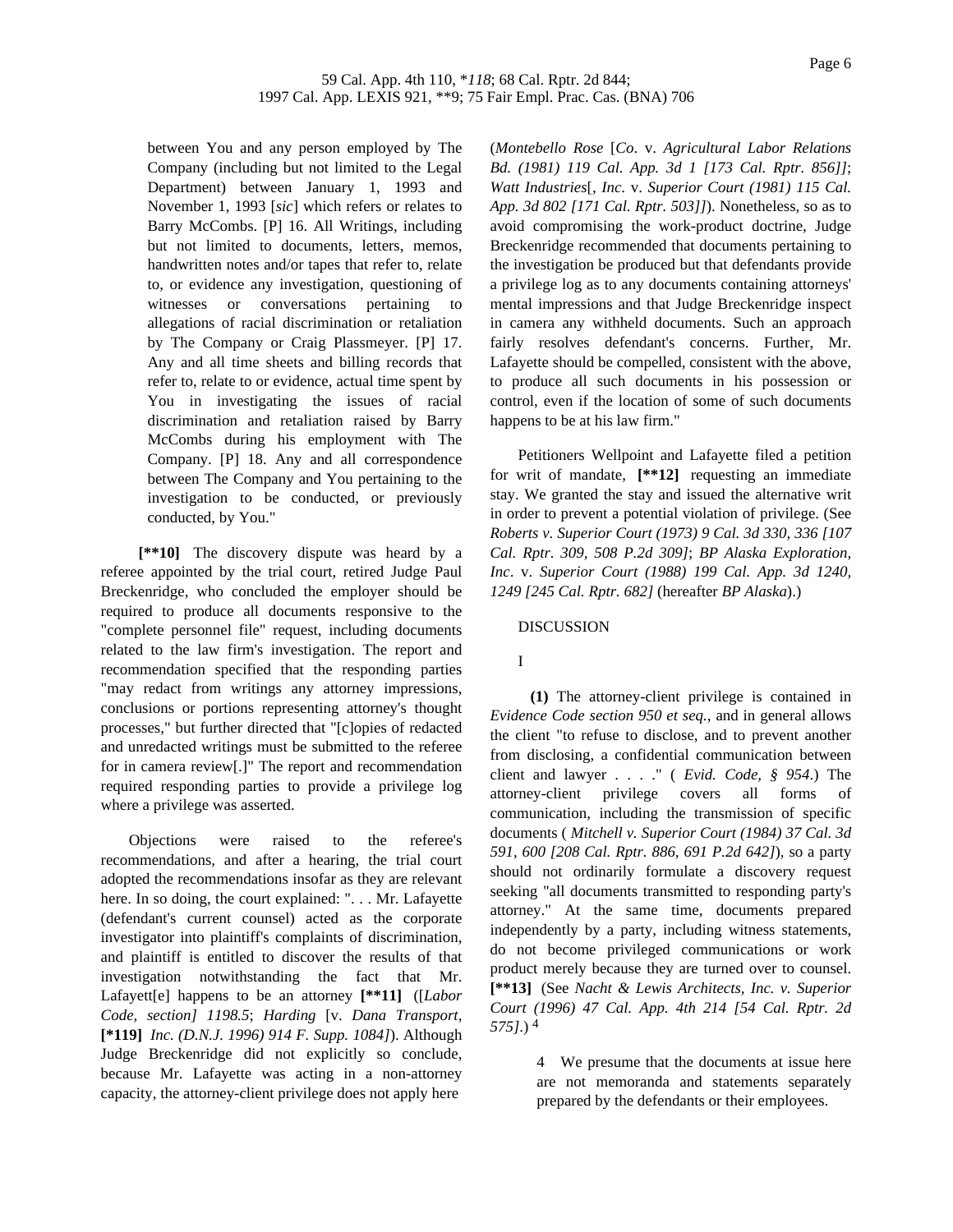**(2)** "[U]nder the Evidence Code, the attorney-client privilege applies to confidential communications within the scope of the attorney-client relationship even if the communication does not relate to pending litigation; the **[\*120]** privilege applies not only to communications made in anticipation of litigation, but also to legal advice when no litigation is threatened. [Citations.]" ( *Roberts v. City of Palmdale (1993) 5 Cal. 4th 363, 371 [20 Cal. Rptr. 2d 330, 853 P.2d 496]*.) For the communication to be privileged where a corporate entity is the client, "the dominant purpose must be for transmittal to an attorney 'in the course of professional employment.' [Citations.]" ( *Holm v. Superior Court (1954) 42 Cal. 2d 500, 507 [268 P.2d 722]*, disapproved **[\*\*14]** on another point in *Suezaki v. Superior Court (1962) 58 Cal. 2d 166 [23 Cal. Rptr. 368, 373 P.2d 432, 95 A.L.R.2d 1073]*.)

The attorney work product doctrine is codified in *section 2018 of the Code of Civil Procedure* which provides in relevant part: "(a) It is the policy of the state to: (1) preserve the rights of attorneys to prepare cases for trial with that degree of privacy necessary to encourage them to prepare their cases thoroughly and to investigate not only the favorable but the unfavorable aspects of those cases; and (2) to prevent attorneys from taking undue advantage of their adversary's industry and efforts. [P] (b) Subject to subdivision (c), the work product of an attorney is not discoverable unless the court determines that denial of discovery will unfairly prejudice the party seeking discovery in preparing that party's claim or defense or will result in an injustice. [P] (c) *Any writing that reflects an attorney's impressions, conclusions, opinions, or legal research or theories shall not be discoverable under any circumstances*." (Italics added.)

**(3)** "The work product rule in California creates for the attorney a qualified privilege against discovery **[\*\*15]** of general work product and an absolute privilege against disclosure of writings containing the attorney's impressions, conclusions, opinions or legal theories." (*BP Alaska*, *supra*, 199 Cal. App. 3d at p. 1250.)

An important distinction between the attorney-client privilege and the attorney work product doctrine was discussed in *BP Alaska*, wherein the court held: "The *Evidence Code section 956* crime-fraud exception does not apply to documents protected by the work product rule." (*BP Alaska*, *supra*, 199 Cal. App. 3d at p. 1249, italics deleted; accord, *State Farm Fire & Casualty Co. v. Superior Court (1997) 54 Cal. App. 4th 625, 650 [62 Cal.* *Rptr. 2d 834]*.) "The sole exception to the literal wording of the statute which the cases have recognized is under the waiver doctrine which has been held applicable to the work product rule as well as the attorney-client privilege. [Citation.]" (*BP Alaska*, *supra*, at p. 1254, italics deleted.) 5

> 5 Although *BP Alaska* was decided under an earlier version of the statute protecting work product, it remains valid authority. In enacting *Code of Civil Procedure section 2018*, the Legislature expressly stated: "This section is intended to be a restatement of existing law relating to protection of work product. It is not intended to expand or reduce the extent to which work product is discoverable under existing law in any action." ( *Code Civ. Proc., § 2018, subd. (d)*.)

**[\*\*16]** Another distinction between attorney-client communications and work product derives from *Evidence Code section 915* which forbids "disclosure **[\*121]** of information claimed to be privileged under this division in order to rule on the claim of privilege . . . ." In commenting on this provision, our Supreme Court has noted that "[t]here is no statutory or other provision that allows for . . . an inspection of documents allegedly protected by the attorney-client privilege." (*Southern Cal. Gas Co*. v. *Public Utilities Com. (1990) 50 Cal. 3d 31, 45, fn. 19 [265 Cal. Rptr. 801, 784 P.2d 1373]*.) This means that unless the party holding the privilege allows it, there can be no in camera inspection of documents to determine whether the privilege exists. ( *Lipton v. Superior Court (1996) 48 Cal. App. 4th 1599, 1619 [56 Cal. Rptr. 2d 341]*.) However, in camera inspection is the proper procedure to evaluate the applicability of the work product doctrine to specific documents, and categorize whether each document should be given qualified or absolute protection. (*BP Alaska*, *supra*, 199 Cal. App. 3d at p. 1261; *Fellows v. Superior Court (1980) 108 Cal. App. 3d 55, 68-70* **[\*\*17]** *[166 Cal. Rptr. 274]*.)

With these principles in mind, we turn to the issues raised by the petition.

II

**(4)** McCombs argues here and argued below that an attorney retained to investigate employee claims of discrimination is not acting as an attorney but as a fact finder, and that the attorney-client privilege and work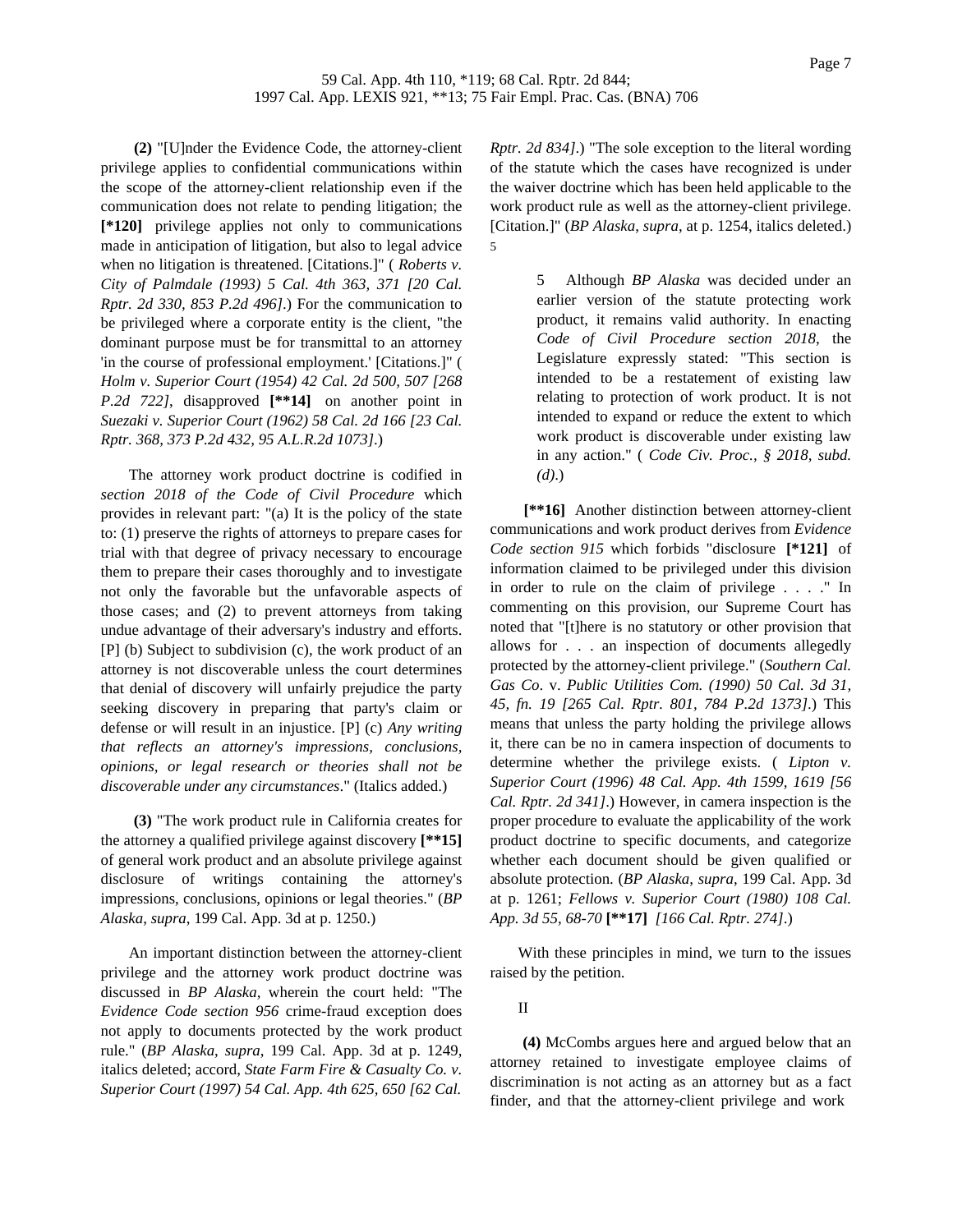product doctrine therefore do not have any applicability. The trial court agreed, based on *Montebello Rose Co*. v. *Agricultural Labor Relations Bd. (1981) 119 Cal. App. 3d 1 [173 Cal. Rptr. 856]* and *Watt Industries*, *Inc*. v. *Superior Court (1981) 115 Cal. App. 3d 802 [171 Cal. Rptr. 503]*, that Lafayette was acting in a nonattorney capacity when he undertook the investigation of McCombs's in-house complaints.

In *Montebello Rose*, an attorney had been hired by management to negotiate with the union. After conducting an in camera inspection of documents representing communications between the attorney and his employer, the labor board had concluded that certain communications were not privileged in that they were not related to a request for the giving of legal advice. The board separated documents representing "communications **[\*\*18]** in a legal capacity from those in his nonlegal capacity as a labor negotiator . . . ." (*119 Cal. App. 3d at p. 31*.) The appellate court upheld the distinction drawn by the board and its decision to allow documents in the latter category into evidence, reasoning: "Since [the employer's] labor negotiations could have **[\*122]** been conducted by a nonattorney, it is self-evident that communications with [the attorney] relating to the conduct of those negotiations were not privileged unless the dominant purpose of the particular communication was to secure or render legal service or advice." (*119 Cal. App. 3d at p. 32*.)

In *Watt Industries*, a developer engaged in the process of converting a rental property into condominiums wished to ascertain whether certain prospective buyers intended to occupy the unit as their primary residence after sale. The developer spoke with the attorney for the buyers who allegedly made numerous representations about their intention to live in the unit. After the deal closed, the buyers immediately put the unit on the market, and the developer sued for rescission. The notes taken by the attorney during the conversation with the developer were sought **[\*\*19]** during discovery. The attorney claimed they represented his work product. The court disagreed, holding that where "the attorney acts merely as a business agent for the client in conveying the client's position to a contracting party, we see no justification for protecting the attorney's notes concerning the conversation. To apply the privilege in such a situation would have the effect of placing a premium upon use of attorneys as business agents, nonattorneys or clients acting for themselves having no such right to

protect their notes. As we view the work-product 'privilege,' it applies to documents related to legal work performed for a client, not to notes memorializing acts performed as a mere agent." (*115 Cal. App. 3d at p. 805*, fn. omitted.) The court added the following caveat: "We acknowledge that under different facts, the distinction between acts performed as an agent and those involving legal work might be difficult to draw. Presumably, in doubtful cases or those in which the legal work and work performed as an agent are inextricably intertwined, the privilege will be sustained. However, this is a clearcut case of an attorney acting as a business agent performing nothing which **[\*\*20]** could be considered legal work in the conversation memorialized." (*Ibid*., fn. 1.)

Reliance on these cases to support a blanket rule excluding attorney investigations of employer discrimination from attorney-client and work product protection is misplaced. Both cases involved analyses of individual documents containing attorney-client communications or purported work product to determine whether the dominant purpose behind each was or was not the furtherance of the attorney-client relationship. The courts in both cases recognized that even though an attorney is hired to conduct business affairs, he or she may be called on to give legal advice during the course of the representation, and documents related to those communications should be protected notwithstanding the original purpose of employing the attorney. The trial court should not have given McCombs carte blanche access to Lafayette's investigative file, but should have based its ruling on the subject matter of each document.

**[\*123]** McCombs contends that the trial court made a factual finding that Lafayette's entire investigation was not conducted for a predominately legal purpose, and that a trial court's determination **[\*\*21]** of factual issues in connection with a motion to compel discovery cannot be overturned if there is any substantial evidence to support it. (See *D. I. Chadbourne, Inc*. v. *Superior Court (1964) 60 Cal. 2d 723, 729 [36 Cal. Rptr. 468, 388 P.2d 700]*; *BP Alaska*, *supra*, 199 Cal. App. 3d at pp. 1261-1262.) This is a surprising argument given that McCombs presented no facts on this point in connection with his motion to compel. In his original moving papers, McCombs argued, first, that he was entitled to the investigative file as a matter of law under *Labor Code section 1198.5* because it was part of his "personnel file," and, second, that petitioners had waived the privilege by raising the investigation as a defense in their answer to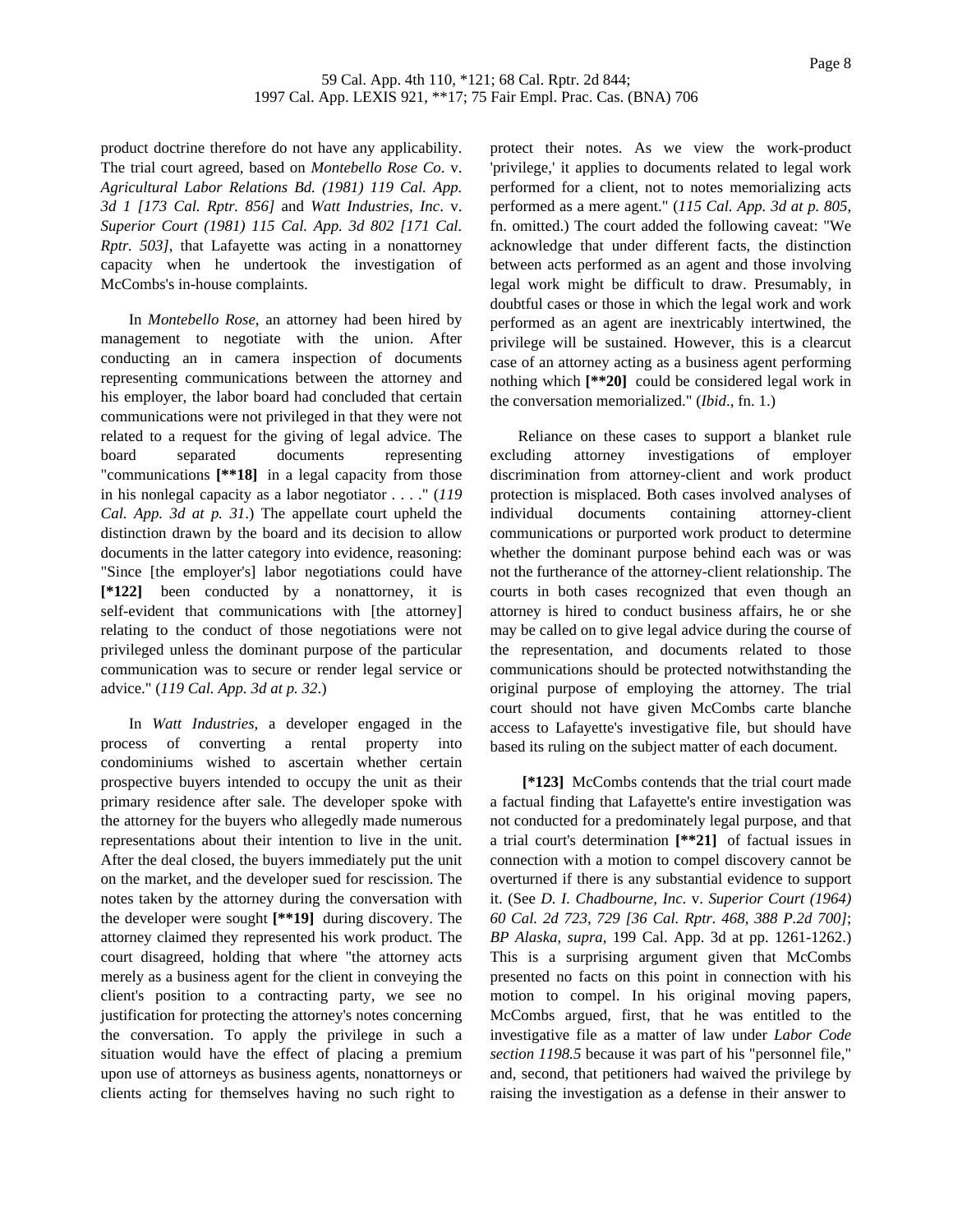the first amended complaint. The only evidence submitted by McCombs at that time was in the form of declarations signed by his counsel wherein counsel attested to the authenticity of the document requests and responses and set forth the good faith attempt to resolve the matter informally.

In supplemental papers in support of the motion, McCombs argued for the first time that Lafayette was not acting as an attorney, but as a fact finder and **[\*\*22]** investigator. Here again the only declaration submitted was from the attorney representing McCombs, which discussed the discovery dispute but contained no underlying facts concerning the investigation. On this showing, we cannot agree with McCombs that substantial evidence supported the trial court's finding.

McCombs suggests that it was petitioners' burden to establish that Lafayette's investigation involved functions primarily legal in nature. While it is true that the burden of showing preliminary facts necessary to support the privilege lies with the party claiming it ( *State Farm Fire & Casualty Co. v. Superior Court, supra, 54 Cal. App. 4th at p. 639*), there was never a dispute concerning the underlying facts. McCombs conceded in his memorandum in support of the motion to compel that Lafayette was an attorney hired by his employer to conduct an investigation of the charges of discrimination. This concession established the facts necessary to support a prima facie claim of privilege, i.e., communication in the course of the lawyer-client relationship (see *State Farm Fire & Casualty Co. v. Superior Court*, *supra*, at p. 639), and passed the burden to McCombs to make **[\*\*23]** a prima facie showing that an exception applied. (*Ibid*.; see *BP Alaska*, *supra*, 199 Cal. App. 3d at p. 1252 [holding that party claiming privilege could not be "faulted for failing to make an adequate evidentiary showing when there was no apparent need to do so" because opposing party did not challenge the conclusion that the documents at issue contained attorney impressions, opinions, and legal **[\*124]** theories].) "The party opposing the privilege must bear the burden of showing that the claimed privilege does not apply or that an exception exists or that there has been an expressed or implied waiver. [Citation.]" ( *Lipton v. Superior Court, supra, 48 Cal. App. 4th at p. 1619*.) McCombs could not meet this burden by simply asserting in a supplemental memorandum of points and authorities that Lafayette was engaged in a fact-finding mission. At a minimum, he needed to present evidence concerning his employer's

normal method of dealing with internal employment discrimination complaints and whether they were routinely assigned to outside counsel to investigate and deal with. It might then have been urged that Lafayette was engaged in routine fact-finding on behalf **[\*\*24]** of the company's personnel department rather than legal work. (But see *Aetna Casualty & Surety Co. v. Superior Court (1984) 153 Cal. App. 3d 467, 475-476 [200 Cal. Rptr. 471]* [holding that an insurer's hiring of an attorney to investigate the insured's claim and make a coverage determination under the policy represents "a classic example of a client seeking legal advice from an attorney," and that inapplicability of the privilege must be decided on a document by document basis].) In the absence of any evidence on this point, the trial court could not make a factual finding.

# III

**(5)** The trial court ruled that production of the documents was required by *Labor Code section 1198.5*. That statute provides: "Every employer shall at reasonable times, and at reasonable intervals as determined by the Labor Commissioner, upon the request of an employee, permit that employee to inspect such personnel files which are used or have been used to determine that employee's qualifications for employment, promotion, additional compensation, or termination or other disciplinary action." ( *Lab. Code, § 1198.5, subd. (a)*.) In a memorandum interpreting this provision, the labor commissioner has stated: **[\*\*25]** ". . . Categories of records which are defined as personnel records are those that are used or have been used to determine that employee's qualifications for employment, promotion, additional compensation, or termination or other disciplinary action. [P] The following, but not limited to, are examples of items (if maintained) which are subject to inspection:  $[P] \ldots [P] \ldots q$  Investigation of FEPC or EEOC matters."

We agree that the provision intends a broad definition of "personnel file" to preclude employers from assigning documents to files having some other name, and then refusing access to the documents on the ground that they are not contained in the "personnel file." To accomplish this, the statute defines an employee personnel file as anything "used to determine that employee's qualifications for employment, promotion, additional compensation, or termination or other disciplinary action" wherever located within the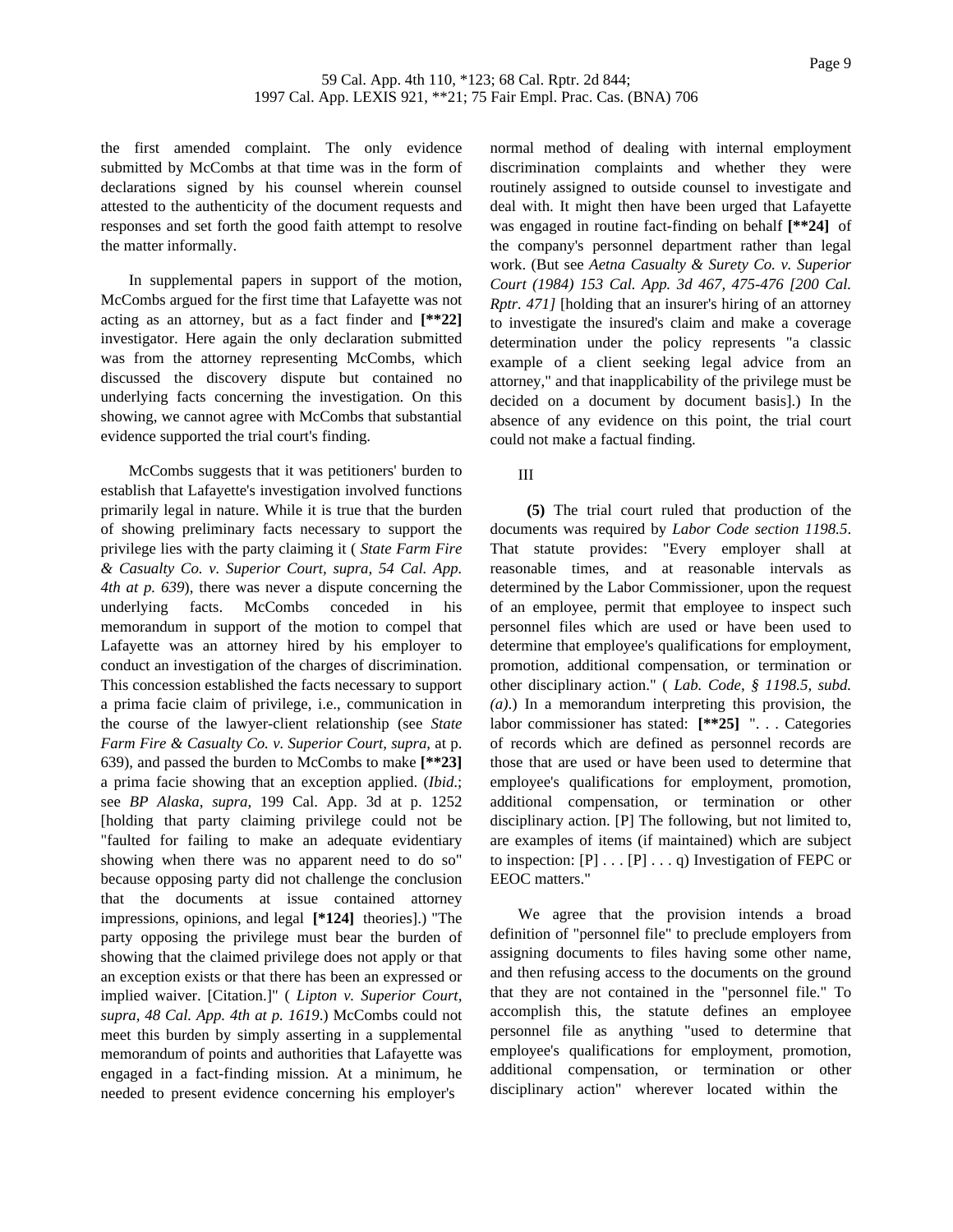employee's various departments. ( *Lab. Code, § 1198.5, subd. (a)*.) However, while **[\*125]** the statute mandates unconstrained employee access to personnel files, it does not express a legislative intention to overthrow the traditional protections **[\*\*26]** afforded attorney-client communications and work product documents. The area of privilege "is one of the few instances where the Evidence Code precludes the courts from elaborating upon the statutory scheme." (Cal. Law Revision Com. com., 29B West's Ann. Evid. Code (1995 ed.) § 911, p. 153.) Courts are not permitted to add to the statutory privileges or imply unwritten exceptions. ( *Roberts v. City of Palmdale, supra, 5 Cal. 4th at p. 373*.) If the Legislature intended to require employers to turn over privileged documents, we believe it would have said so plainly. We refuse to read into the Labor Code an implied exception to the attorney-client privilege or work product doctrine.

# IV

**(6a)** McCombs argues that petitioners waived any existing attorney-client or work product protections by raising the investigation as a defense to his claims, as in *Harding v. Dana Transport, Inc. (D.N.J. 1996) 914 F. Supp. 1084*. To understand *Harding* and appreciate its significance to the present litigation, we first briefly summarize the legal context in which it arose.

Federal statute provides that it is an unlawful employment practice for an employer "to fail or refuse to hire or to  $[**27]$  discharge any individual, or otherwise to discriminate against any individual with respect to his compensation, terms, conditions, or privileges of employment, because of such individual's race, color, religion, sex, or national origin[.]" (*42 U.S.C. § 2000e-2(1)*.) Federal courts have concluded that a violation of this provision occurs both when an employee suffers an adverse personnel decision due to discrimination, and when the employee is subjected to harassment that, while not affecting economic benefits, creates a hostile or offensive working environment. ( *Meritor Savings Bank v. Vinson (1986) 477 U.S. 57, 61 [106 S. Ct. 2399, 2402-2403, 91 L. Ed. 2d 49]*; *Firefighters Institute, etc. v. City of St. Louis (8th Cir. 1977) 549 F.2d 506, 514-515*, cert. den. *sub nom*. *Banta v. United States (1977) 434 U.S. 819 [98 S. Ct. 60, 54 L. Ed. 2d 76]*; *Gray v. Greyhound Lines, East (D.C. Cir. 1976) 545 F.2d 169, 176 [178 App.D.C. 91]*, disapproved in part on other grounds in *Fair Employ. Council v. BMC*

*Marketing Corp. (D.C. Cir. 1994) 28 F.3d 1268 [307 App.D.C. 401]*; *Rogers v. Equal Employment Opportunity Com'n (5th Cir. 1971) 454 F.2d 234*, cert. den. **[\*\*28]** *(1972) 406 U.S. 957 [92 S. Ct. 2058, 32 L. Ed. 2d 343]*, disapproved in part on other grounds in *EEOC v. Shell Oil Co. (1984) 466 U.S. 54 [104 S. Ct. 1621, 80 L. Ed. 2d 41]*.)

To sustain a hostile work environment claim under the federal statute, the plaintiff must, among other things, establish "the existence of respondeat **[\*126]** superior liability. [Citations.]" ( *Andrews v. City of Philadelphia (3d Cir. 1990) 895 F.2d 1469, 1482*.) This means that the plaintiff must prove "that management-level employees had actual or constructive knowledge about the existence of a . . . hostile environment and failed to take prompt and adequate remedial action . . . ." ( *Id. at p. 1486*; accord, *Steele v. Offshore Shipbuilding, Inc. (11th Cir. 1989) 867 F.2d 1311, 1316* ["[L]iability exists where the . . . defendant knew or should have known of the harassment and failed to take prompt remedial action[.]"]; *Katz v. Dole (4th Cir. 1983) 709 F.2d 251, 256* ["[T]he plaintiff must show that the employer knew or should have known of the harassment, and took no effectual action to correct the situation."].)

Thus, a vital component of a hostile work environment harassment **[\*\*29]** claim under federal law is proof that the employer had knowledge of the existence of the hostile environment. In most cases, this is established by a showing that complaints about the harassment were lodged with the employer. The employer may defend "by pointing to prompt remedial action reasonably calculated to end the harassment." ( *Katz v. Dole, supra, 709 F.2d at p. 256*.) Proof of "prompt remedial action reasonably calculated to end the harassment" can consist of a range of actions such as warning the offending employee ( *Barrett v. Omaha Nat. Bank (8th Cir. 1984) 726 F.2d 424, 427)*, issuing a written reprimand ( *Swentek v. USAIR, Inc. (4th Cir. 1987) 830 F.2d 552, 558)*, ordering employees to undergo counseling ( *Intlekofer v. Turnage (9th Cir. 1992) 973 F.2d 773, 779-780)*, or terminating the harasser ( *Bouton v. BMW of North America, Inc. (3d Cir. 1994) 29 F.3d 103, 106)*.

Whatever course of action the employer chooses to take, an effective remedy is unlikely to take shape in the absence of a thorough investigation of the alleged acts of harassment. This explains why an investigation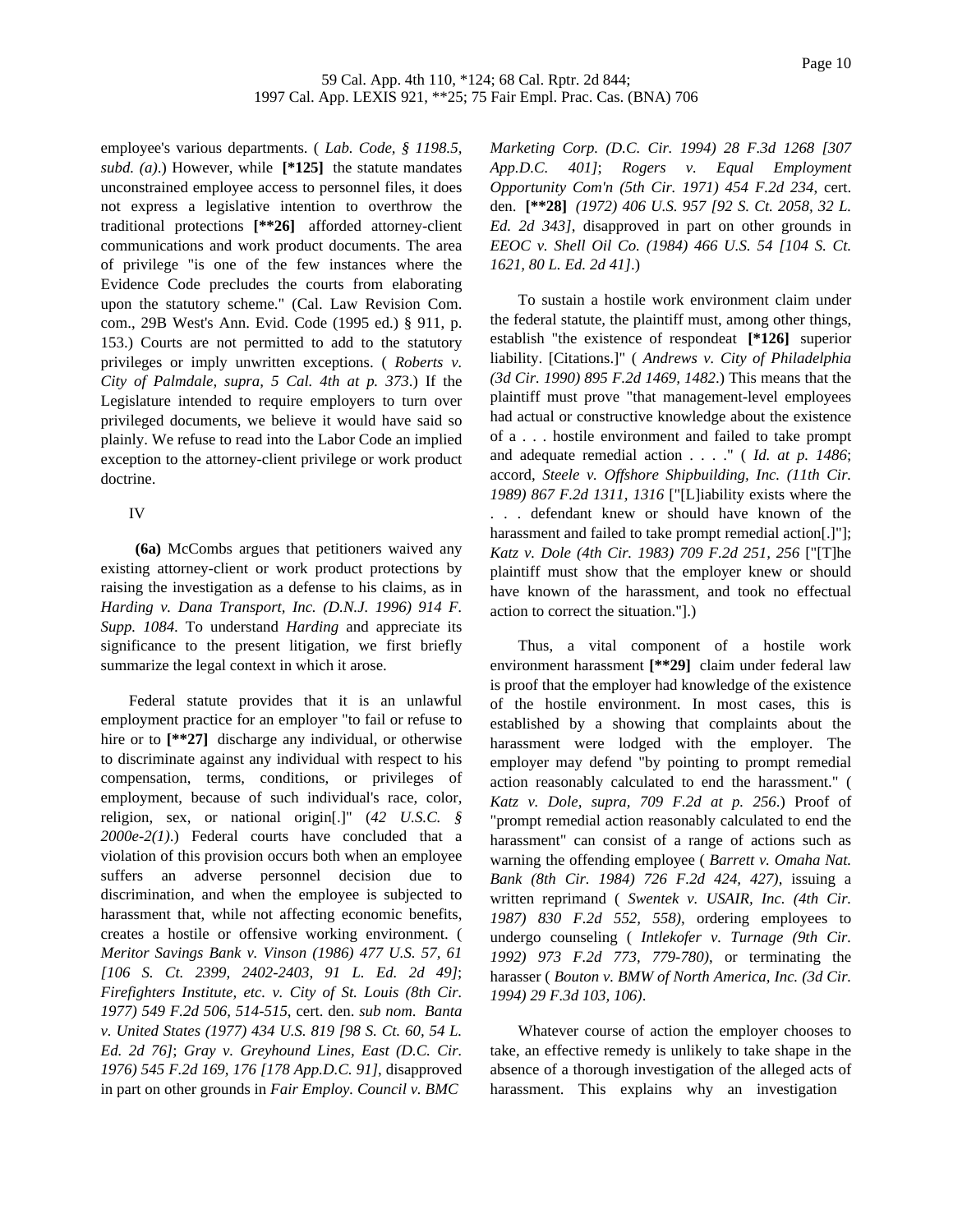conducted by an attorney or law firm of an employee's claim of harassment **[\*\*30]** differs from the typical prelitigation investigation, and why in certain circumstances it may be treated differently. The adequacy or thoroughness of a defendant's investigation of plaintiff's claim is simply irrelevant in the typical civil action. In an employment discrimination lawsuit based on hostile work environment, on the other hand, the adequacy of the employer's investigation of the employee's initial complaints could be a critical issue if the employer chooses to defend by establishing that it took reasonable corrective or remedial action. (See, e.g., *Bouton v. BMW of North America, Inc., supra, 29 F.3d at p. 107*; *Barrett v. Omaha Nat. Bank, supra, 726 F.2d at p. 427*; *Giordano v. William Patterson College (D.N.J. 1992) 804 F. Supp. 637, 643*; *Swentek v. USAIR, Inc., supra, 830 F.2d at p. 558* [holding that an investigation may be deemed thorough and adequate, even though it leads the employer to the conclusion that not all of the employee's allegations are true].)

**[\*127]** This was the basis of the ruling of the federal district court in *Harding v. Dana Transport, Inc., supra, 914 F. Supp. 1084*, the case on which McCombs principally **[\*\*31]** relies to support the case for waiver. In *Harding*, plaintiffs had filed a complaint with the New Jersey Division on Civil Rights, alleging that they were subjected to sexual harassment by one of their supervisors, and the employer " 'defended its position [during the NJDCR inquiry] in part on the grounds that it had conducted an appropriate investigation of [the plaintiffs'] allegations.' " (*914 F. Supp. at pp. 1087-1088*.) Thereafter, proceedings moved to the district court, and plaintiffs sought to inquire into the investigation conducted by the employer's attorney. The employer admitted to the court that "defense strategy included reliance upon the reasonableness of [its] actions in response to the plaintiffs' charges," and that it intended to defend liability based in part upon its lawyer's investigation. ( *Id. at p. 1088*.)

After analyzing the relevancy of the investigation to the employment discrimination charges in the complaint, the court reviewed a number of cases in which the attorney-client privilege was found to have been waived when the client asserted a defense based on advice of counsel. (See, e.g., *Glenmede Trust Co. v. Thompson (3d Cir. 1995) 56 F.3d* **[\*\*32]** *476*; *Handgards*, *Inc. v. Johnson & Johnson (N.D.Cal. 1976) 413 F. Supp. 926*; *Garfinkle v. Arcata National Corporation (S.D.N.Y.1974)*

*64 F.R.D. 688*.) Persuaded by these authorities, the court sided with plaintiffs, and held that the attorney-client privilege had been waived with respect to the content of the attorney's investigation of the plaintiffs' allegations. The court gave the following rationale for its decision: "Discovery of the content of the investigation is relevant to much more than the state of mind of [the employer]. Rather, the investigation, itself, provides a defense to liability. As previously reviewed, Title VII permits employer liability which employers may refute by proving that they reasonably and sufficiently investigated the allegations of discrimination. *Andrews, 895 F.2d at 1482*. [The employer] has attempted to utilize the results of [the attorney's] investigation both as a defense to liability under Title VII and as an aspect of its preparation for the sexual discrimination trial itself. By asking [the attorney] to serve multiple duties, the defendants have fused the roles of internal investigator and legal advisor. Consequently, [the **[\*\*33]** employer] cannot now argue that its own process is shielded from discovery. Consistent with the doctrine of fairness, the plaintiffs must be permitted to probe the substance of [the employer's] alleged investigation to determine its sufficiency. Without having evidence of the actual content of the investigation, neither the plaintiffs nor the fact-finder at trial can discern its adequacy." ( *Harding v. Dana Transport, Inc., supra, 914 F. Supp. at p. 1096*.)

The court in *Harding* did not hold that investigation of hostile work environment charges by an attorney is unprivileged because it is not predominately legal work. To the contrary, the court specifically ruled that in the **[\*128]** absence of countervailing evidence, it would presume that the privilege applied: " '[T]he privilege exists to protect not only the giving of professional advice to those who can act on it but also the giving of information to the lawyer to enable him to give sound and informed advice. . . . The first step in the resolution of any legal problem is ascertaining the factual background and sifting through the facts with an eye to the legally relevant.' [P] . . . Mr. Bowe indicates that **[\*\*34]** he conducted the investigation at Dana Transport, Inc. in furtherance of his representation of Dana. [Citation.] This court has been provided with no information which contradicts Mr. Bowe's assertion. Mr. Bowe's investigation clearly falls within the purview of attorney activity. Consequently, the court finds that Mr. Bowe was acting as an attorney for the purposes of the attorney-client privilege." (*914 F. Supp. at p. 1091*.)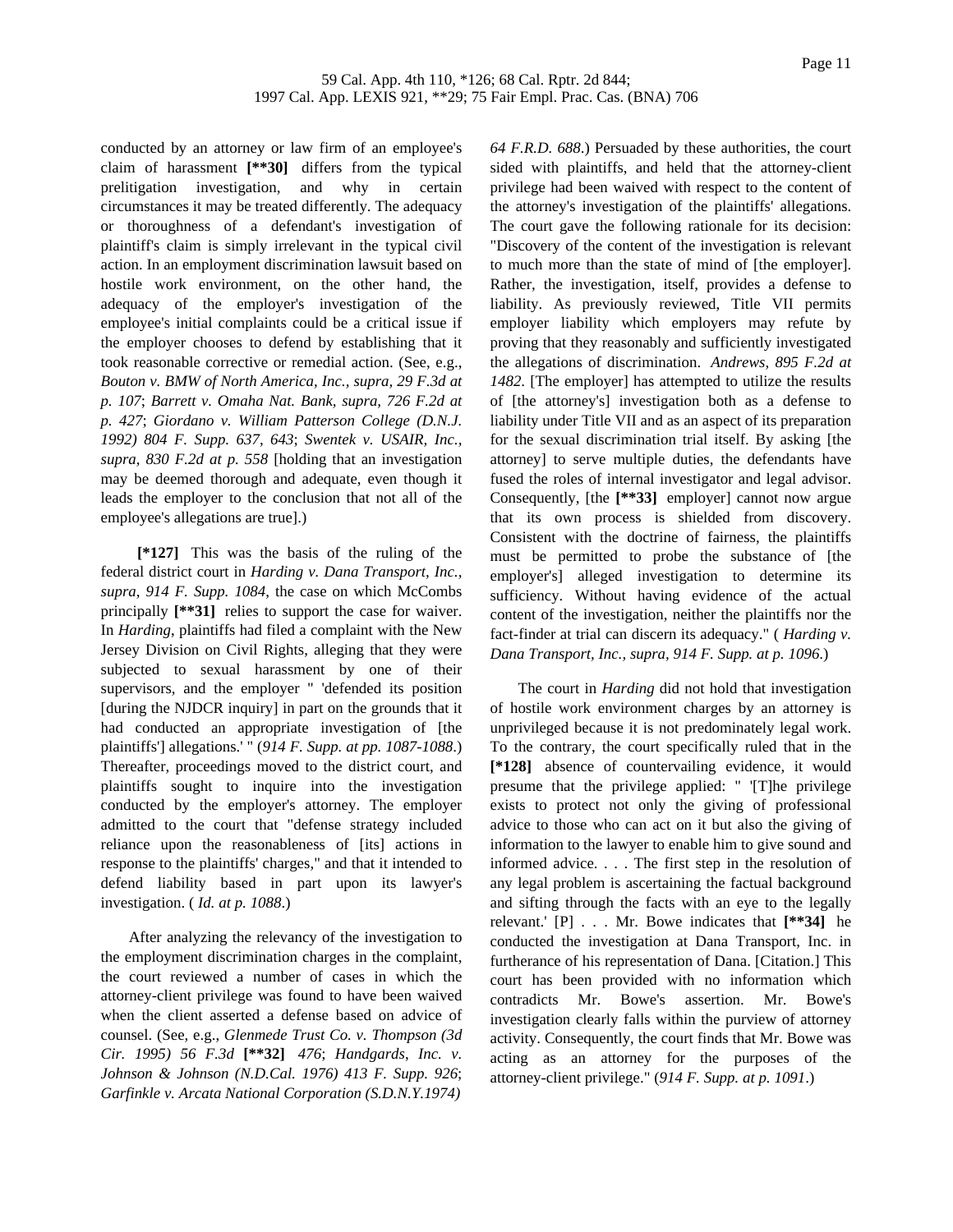The proposition for which *Harding* stands is that the employer's injection into the lawsuit of an issue concerning the adequacy of the investigation where the investigation was undertaken by an attorney or law firm must result in waiver of the attorney-client privilege and work product doctrine. With this proposition, we agree. **(7)** As our Supreme Court has held, waiver is established by a showing that "the client has put the otherwise privileged communication directly at issue and that disclosure is essential for a fair adjudication of the action. [Citation.]" ( *Southern Cal. Gas Co. v. Public Utilities Com., supra, 50 Cal. 3d at p. 40*, citing *Mitchell v. Superior Court, supra, 37 Cal. 3d at p. 609*.) **(6b)** California law is to the same effect **[\*\*35]** as federal law in this area, although it is not judge-made. The FEHA itself lays out knowledge and failure to act as necessary preconditions to employer liability for harassment: ". . . Harassment of an employee or applicant by an employee other than an agent or supervisor shall be unlawful if the entity, or its agents or supervisors, knows or should have known of this conduct and fails to take immediate and appropriate corrective action." ( *Gov. Code, § 12940, subd.*  $(h)(1)$ .) In addition, the FEHA specifies that "[a]n entity shall take all reasonable steps to prevent harassment from occurring." (*Ibid*.)

If a defendant employer hopes to prevail by showing that it investigated an employee's complaint and took action appropriate to the findings of the investigation, then it will have put the adequacy of the investigation directly at issue, and cannot stand on the attorney-client privilege or work product doctrine to preclude a thorough examination of its adequacy. The defendant cannot have it both ways. If it chooses this course, it does so with the understanding that the attorney-client privilege and the work product doctrine are thereby waived.

This leads to the question of **[\*\*36]** whether a waiver has occurred herein. The trial court did not reach this question because of its ruling that Gary **[\*129]** Lafayette was not acting in a predominantly legal role. We believe that the question could not be properly answered at the point when the trial court issued its order compelling production of the file. Demurrer to the second amended complaint had been sustained. There was no complaint on file and no indication of defense strategy. In his third amended complaint, McCombs might have chosen to focus on claims of discrimination and retaliation through adverse employment actions rather than on hostile work environment. Employer knowledge

and failure to take appropriate corrective action is not an element of an ordinary discrimination claim. (See *Meritor Savings Bank v. Vinson, supra, 477 U.S. at pp. 70-71 [106 S. Ct. at p. 2407*] ["[T]he courts have consistently held employers liable for the discriminatory discharges of employees by supervisory personnel, whether or not the employer knew, should have known, or approved of the supervisor's actions. *E.g*., *Anderson v. Methodist Evangelical Hospital, Inc., 464 F.2d 723, 725 (CA6 1972)*."].) Even **[\*\*37]** if a claim for hostile work environment were to be asserted, defendants might not raise the defense of investigation and remedial action as they did in the earlier answer to the first amended complaint. They might instead choose to defend by denying the alleged incidents occurred or by denying they were racially motivated.

Put simply, prior to any finding on the question of waiver, McCombs must file an acceptable complaint. Only then, and only if defendants' answer or discovery responses indicate the possibility of a defense based on thorough investigation and appropriate corrective response, can a finding of waiver be made. The order requiring petitioners to turn over the investigative file must be reversed without prejudice to McCombs's ability to reassert a right to obtain discovery of the file at a later time if defendants interject a defense based on the investigation.

## V

*Code of Civil Procedure section 2031, subdivision*  $(f)(3)$  states that " $\ldots$  [i]f the responding party objects to the demand for inspection of an item or category of item, the response shall (A) identify with particularity any document . . . falling within any category of item in the demand to which an **[\*\*38]** objection is being made, and (B) set forth clearly the extent of, and the specific ground for, the objection." The trial court directed responding parties to prepare a privilege log "as to any documents containing attorneys' mental impressions" under the belief that only documents fitting that description were to be protected from disclosure. Since our holding allows all arguably attorney-client and work product protected documents to be withheld at this point, the trial court should amend its order to require responding parties to prepare a privilege log for all documents pertaining to the investigation which they believe are privileged or subject to the attorney work **[\*130]** product doctrine. The information in the privilege log must be sufficiently